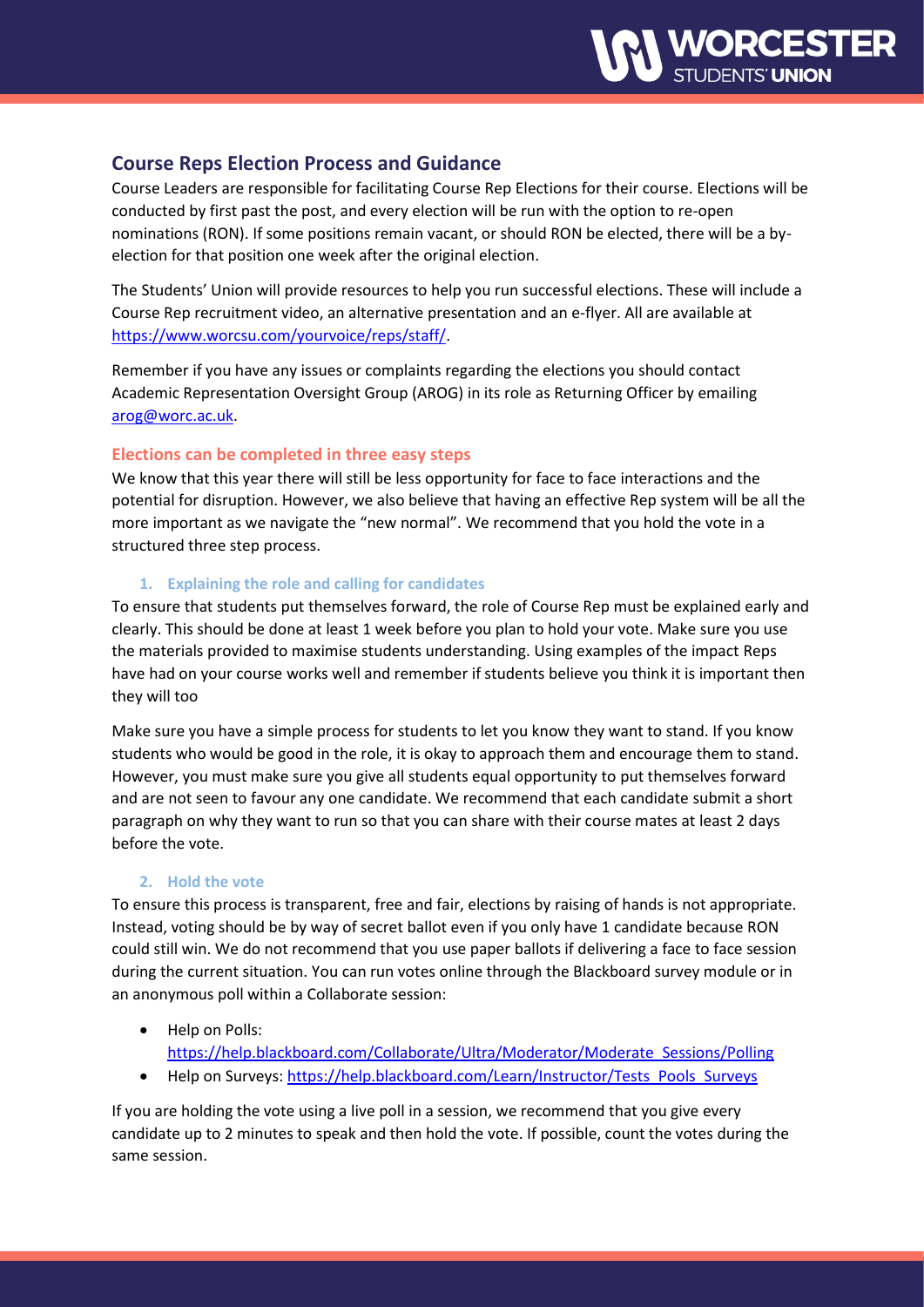If you are running an online Blackboard Election over an extended period of time using a survey, make sure you send clear times for votes opening and closing and when and how the results will be released. You may still want to have a hustings event in the classroom. We would also recommend a dedicated few minutes of class time to allow students to log in and vote.

#### **3. Support your new Reps**

Once you have elected your Reps, make sure you enter their details on SOLE. Instructions can be found a[t https://www.worcsu.com/yourvoice/reps/staff/.](https://www.worcsu.com/yourvoice/reps/staff/) Ensure that you meet with your new Reps and ensure that they know when and how to access their training and that they have a copy of the Course Rep Handbook. You should also discuss with them how they want to communicate with students and help them set up any new Facebook groups or Blackboard forums and plan in when they will do lecture shout outs etc.

#### **When should elections take place?**

All Course Reps should be elected by **the end of week 4 of their academic calendar** (undergraduate/postgraduate) regardless of course e.g. courses beginning on 13 th September 2021 should have Course Reps elected and uploaded to SOLE by 8<sup>th</sup> October 2021.

Course Reps for levels 5 and 6 can be elected for the following year in the final weeks of teaching before the final assessment week of the academic year. If a new Rep is elected, they do not take up their role until the first teaching week of the following academic year and the current Rep remains in position until the end of the academic year.

Courses with large numbers of top-up students, for example, may wish to be more flexible to ensure students can be included.

#### **How many Reps per Course should be elected?**

The allocation of the number of course Rep positions available should follow the guidance below:

- a) A Course with 40 students or less at a level should be represented by 1 Course Rep per level
- b) A Course with between 41-80 students at a level should be represented by 2 Course Reps per level
- c) A Course with over 81 students at a level should be represented by 3 Course Reps per level

*Where there are a number of small similar courses these may grouped together as one course for the purpose of the representation system. Very small courses with multiple pathways should be grouped together, where possible.* **Should a course require further student representation the Course Leader should make an application in writing to their Head of School. If the Head of School approves they should then forward to the Academic Representation Oversight Group for final approval by emailing [arog@worc.ac.uk.](mailto:arog@worc.ac.uk)**

#### **Joint Honours**

Courses that allow for single and joint honours pathways do not require a Rep for each level. Course Reps represent all students' joint and single honours on that level.

Subjects that can only be studied as part of a joint honours course require a representative for that subject at each level. This representative will represent all joint honours combinations that include that subject (at their level).